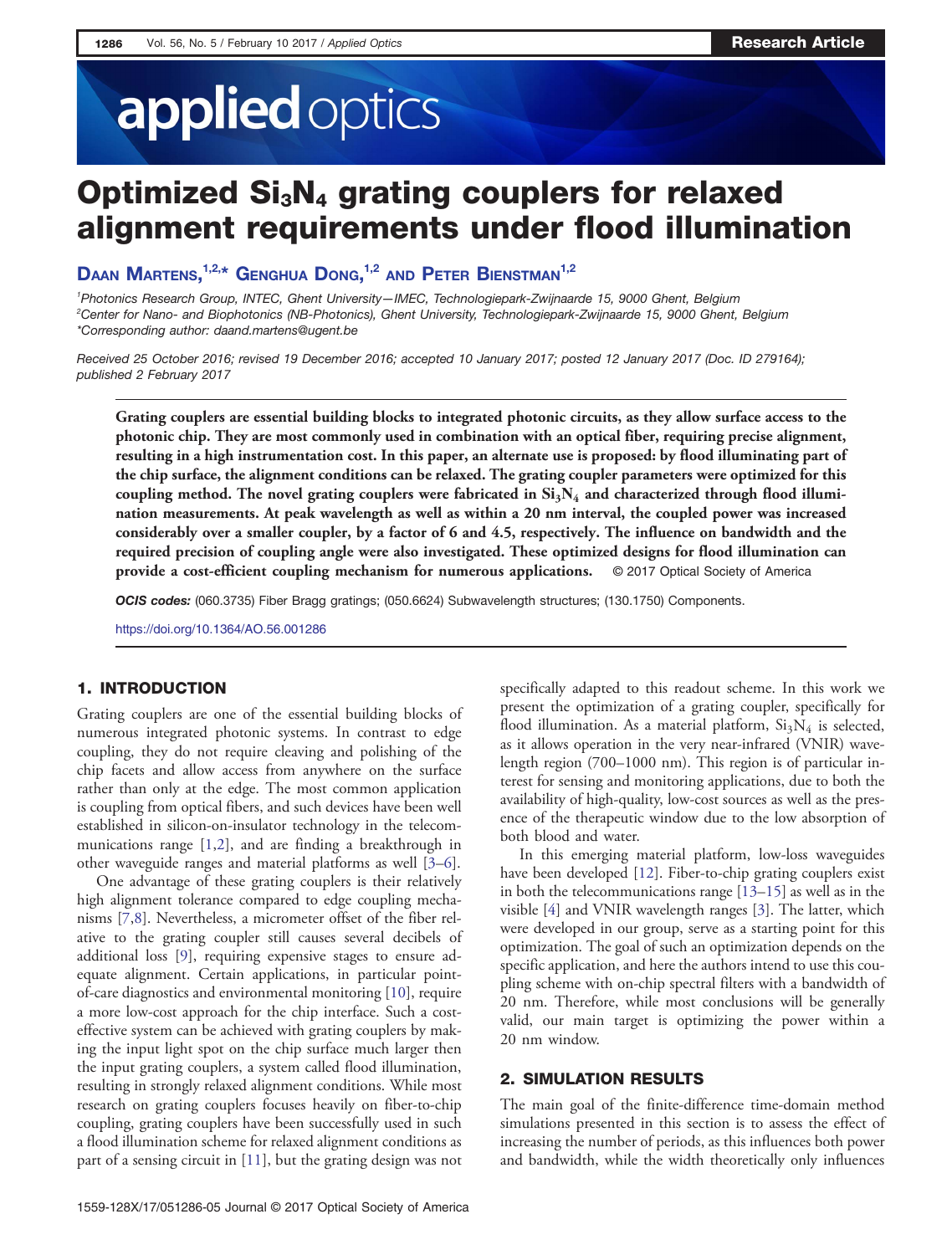<span id="page-1-0"></span>the power. We therefore limit the simulation to two dimensions, assuming an infinitely wide grating coupler. Similar to our fabricated grating couplers, discussed in the next section, the waveguide consisted of an airclad 220 nm  $Si<sub>3</sub>N<sub>4</sub>$  layer, with a buried oxide layer of 2.3  $\mu$ m on top of a Si substrate. A priori, both etch depth and fill factor were kept at 50%, the latter to facilitate the first diffraction order, the former again to match the fabrication parameters. As a source, a plane wave was chosen, as under flood illumination operation occurs in the far-field regime, which for most source types can be locally approximated by a plane wave. The source angle used in this simulation was 15°. Of course, the general conclusions are valid for other parameters and material platforms as well.

Figures 1 and 2 show the transmission power and the bandwidth of the grating coupler, as a function of its length, expressed in number of periods. The former shows both the full width at half-maximum (FWHM) and the peak transmission power, normalized to the grating coupler optimized for fiber coupling, which has 20 periods. The figure indicates that for increasing length, the power coupled to the waveguide increases. This is intuitively clear, as comparatively more power hits the surface of the grating coupler. Simultaneously, the



Fig. 1. Peak power and bandwidth under flood illumination as a function of grating coupler length.



Fig. 2. Total coupled power in a 20 nm interval as a function of grating coupler length.

FWHM decreases as a longer grating coupler better approaches a perfect, infinitely long grating coupler, which has an infinitely narrow spectrum.

In combination, these phenomena result in the data shown in Fig. 2, which displays the target of the optimization, the total coupled power in a 20 nm interval. It also saturates, sooner even than the peak transmission power as the decreasing FWHM counteracts the former. This indicates that for an optimization of the power within a 20 nm interval, the optimum length lies around 3 times the length of the original coupler, as further periods do not improve the total power, and reduce the FWHM and hence the power at the edge of the wavelength range. For optimizing transmission at peak wavelength, such a compromise is not necessary, and only footprint considerations need to be made.

To quantify the results of these simulations, their peak transmission values were normalized with respect to the power directly incident onto the grating coupler. The results are shown in Fig. 3 and indicate an initial increase of up to 22% for a grating measuring 40 periods, after which the efficiency gradually decreases, as the additional periods contribute little while the incident power still increases linearly with grating length. Because of the flood illumination regime, the efficiency with respect to the total source power will be considerably lower, depending on the ratio of the spot size to the size of the grating coupler. Similarly, it is not straightforward to generally simulate (or measure) the position dependence, as this depends only on the characteristics of the spot caused by the flood illumination. For these simulations, where a perfect plane wave was assumed, the result is, of course, independent of the source position.

As a second step, we verify the effect of the etch depth, as the contributions of the added length can improve for a weaker grating. The integrated power in a 20 nm interval is given for different etch depths in Fig. [4](#page-2-0). As expected, the saturation occurs later for weaker grating couplers. The saturation value is highest for an etch of 64 nm, but the difference with other etch depths remains below 20%, except for extremely shallow or deep etches. Considering that shallower etched gratings might



Fig. 3. Transmitted power normalized with respect to power directly incident on grating coupler.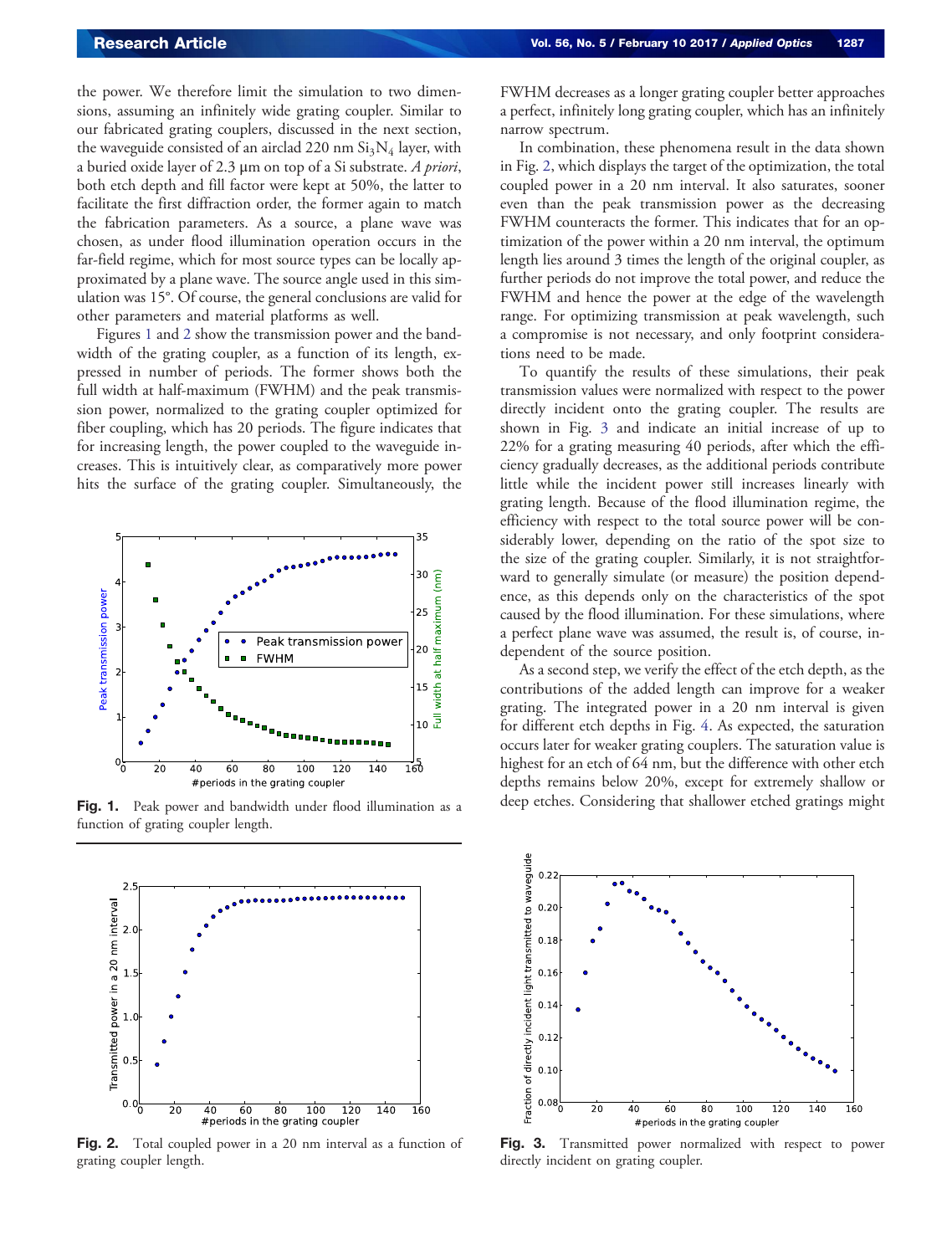<span id="page-2-0"></span>

**Fig. 4.** Transmitted power in a 20 nm interval as a function of grating length for different etch depths.

suffer comparatively more from the nonuniformity generated by fabrication imperfection, the practical improvement is expected to be even lower.

### 3. EXPERIMENTAL RESULTS

The devices were fabricated in a 220 nm  $Si<sub>3</sub>N<sub>4</sub>$  platform [\[12](#page-4-0)]. The etch depth in this fabrication scheme was fixed to 110 nm, 50%. Similar to the simulations, the fill factor was kept at 50% as well to focus on the first diffraction and limit the footprint of the parameter sweep. Grating coupler length and width were both swept. All grating couplers had linear tapers. The grating couplers were designed for coupling light around 850 nm at 15°, due to an external requirement of the system in which the couplers are to be integrated. The grating couplers were measured under 15°; on the input side they were flood illuminated through a free-space broadband source, and on the output side a regular grating coupler was implemented, measured through a fiber. A short waveguide with negligible loss connected both grating couplers [\[12](#page-4-0)]. After dividing by the source spectrum as well as the small grating coupler spectrum, a Savitzky–Golay filter [\[16](#page-4-0)] was applied to eliminate the unwanted resonances caused by cavities within the source. To further reduce their effect as well as the effect of noise, a Gaussian fit was applied to the obtained spectrum of the large grating coupler, and the presented results are extracted from those Gaussians. An example of such a Gaussian fit is shown in Fig. 5.

The results for transmitted intensity at peak wavelength are shown in Fig. 6, where similar to the simulations, the values are normalized with respect to the grating coupler optimized for fiber coupling, which has 20 periods and a width of 10 μm. The displayed results were obtained by averaging over measurement data from six chips. By purely increasing the length, the peak transmission can be increased by about a factor of 1.8; this is similar for all grating widths, indicating the expected independence of length and width. The improvement is considerably lower compared to the simulation where a factor of close to 5 was achieved, probably due to the fabrication imperfections, which become increasingly significant for larger devices. Similar to the simulation, for a 50% etch depth saturation begins to show for 80 periods. Increasing the width results in a linear



Fig. 5. Data after application of Savitzky–Golay filter and Gaussian fit.



Fig. 6. Measured peak intensity as a function of grating length.

increase in transmitted power, with slight saturation for wider devices, possibly due to higher taper losses and stronger influence of fabrication imperfections. By increasing the width by a factor of 6, the peak transmitted power increases by over a factor of 3. Hence, by combining lengthening and widening, the power at peak wavelength in increased by a factor of 6.

The influence on the broadband behavior was also investigated. As expected, the width did not influence the FWHM at all, while a longer waveguide causes a more narrow transmission spectrum. This is illustrated in Fig. [7](#page-3-0) where boxplots are given of the FWHM as a function of length, including data from all the measured widths, ranging from 10 to 60 μm. Because fabrication affected the FWHM differently for different wafer locations, the values were normalized with respect to the smallest grating coupler, similar to previous sections. The average absolute FWHMs were 20.0, 15.7, and 12.4 nm, respectively. The first value, for short grating couplers, matches that of the simulation in Fig. [1](#page-1-0), but the decrease in bandwidth for longer grating couplers is less severe, probably again due to fabrication imperfections. Figure [8](#page-3-0) shows the integrated power over a 20 nm interval, illustrating the same behavior as Fig. 6, but with a stronger saturation in length, resulting in a total improvement of over a factor of 4.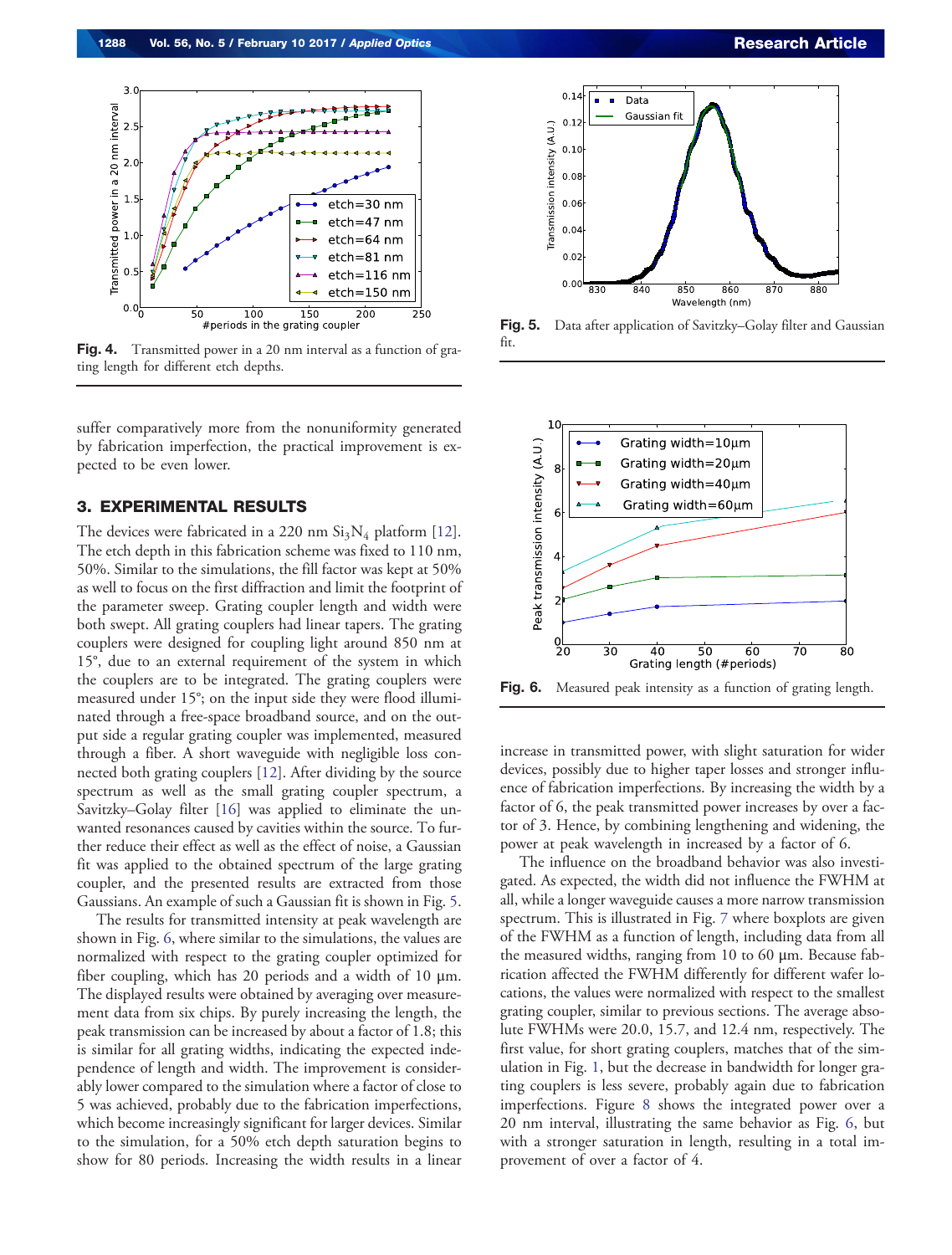<span id="page-3-0"></span>

Fig. 7. Boxplot of full width at half-maximum of experimental spectra.



Fig. 8. Total coupled power in a 20 nm interval as a function of grating coupler length.



Fig. 9. Experimental transmitted intensity at a fixed wavelength as a function of coupling angle.

The angle dependence was also investigated, and the peak wavelength shifts about 4.5 nm per degree, for all grating dimensions. Therefore, the intensity loss for any given wavelength scales solely with the FWHM, indicating that for applications where high power at a specific wavelength is required, the angle accuracy requirements become more stringent for longer grating couplers. This is illustrated in Fig. 9, where

experimental results are shown. The transmitted intensity is plotted, for a fixed wavelength and varying angle. A Lorentzian fit is added to emphasize the trend. For a misalignment of 1°, the power drops to 30% for the longest grating, while remaining at 67% for the shorter grating coupling. This stronger angle dependence is an important consideration for usage in a low-cost readout, where angle deviations from the optimum may be prevalent. Similar to this, in a practical device a compromise has to made for the flood illumination between a large spot to obtain the desired tolerance of alignment on one hand, and a small spot to limit the power loss through the inherently power-inefficient flood illumination coupling mechanism on the other hand. As an example of such a successful compromise, these grating couplers were used in the photonic integrated sensing circuit described in [\[17](#page-4-0)], where bulk characterization was performed through flood illumination by a 12 mW superluminescent diode (SLD).

#### 4. CONCLUSION

We have designed and measured an optimized grating coupler, for flood illumination instead of coupling to and from optical fibers. These gratings were fabricated in the  $Si<sub>3</sub>N<sub>4</sub>$  material platform, where the improvement in coupled power over a regular grating coupler was a factor of 6 at peak wavelength and a factor of 4 over a 20 nm interval, due to the effect of the decreasing FWHM with increasing length. Based on the simulations, further improvement is possible without complicating the fabrication procedure by using a weaker grating than the 50% that was used here. In general, depending on the application, compromises are needed between both the width and the peak power of the transmission of the grating coupler, as well as between the alignment tolerances and the power efficiency of the flood illumination scheme. This compromise is facilitated by adapting the grating couplers, as they can limit the power losses for flood illumination, and hence relax requirements for both alignment and optical source, while maintaining surface access to the chip. This low-cost coupling with minimized losses is a vital feature for applications where the success largely depends on cost-efficiency, such as point-of-care sensors.

**Funding.** Seventh Framework Programme (FP7) (Pocket 610389).

#### **REFERENCES**

- 1. G. Roelkens, D. Vermeulen, F. Van Laere, S. Selvaraja, S. Scheerlinck, D. Taillaert, W. Bogaerts, P. Dumon, D. Van Thourhout, and R. Baets, "Bridging the gap between nanophotonic waveguide circuits and single mode optical fibers using diffractive grating structures," J. Nanosci. Nanotechnol. 10, 1551–1562 (2010).
- 2. A. Mekis, S. Gloeckner, G. Masini, A. Narasimha, T. Pinguet, S. Sahni, and P. De Dobbelaere, "A grating-coupler-enabled CMOS photonics platform," IEEE J. Sel. Top. Quantum Electron. 17, 597–608 (2011).
- 3. A. Subramanian, S. Selvaraja, P. Verheyen, A. Dhakal, K. Komorowska, and R. Baets, "Near-infrared grating couplers for silicon nitride photonic wires," IEEE Photon. Technol. Lett. 24, 1700–<sup>1703</sup> (2012).
- 4. S. Romero-García, F. Merget, F. Zhong, H. Finkelstein, and J. Witzens, "Visible wavelength silicon nitride focusing grating coupler with AlCu/TiN reflector," Opt. Lett. 38, 2521–2523 (2013).